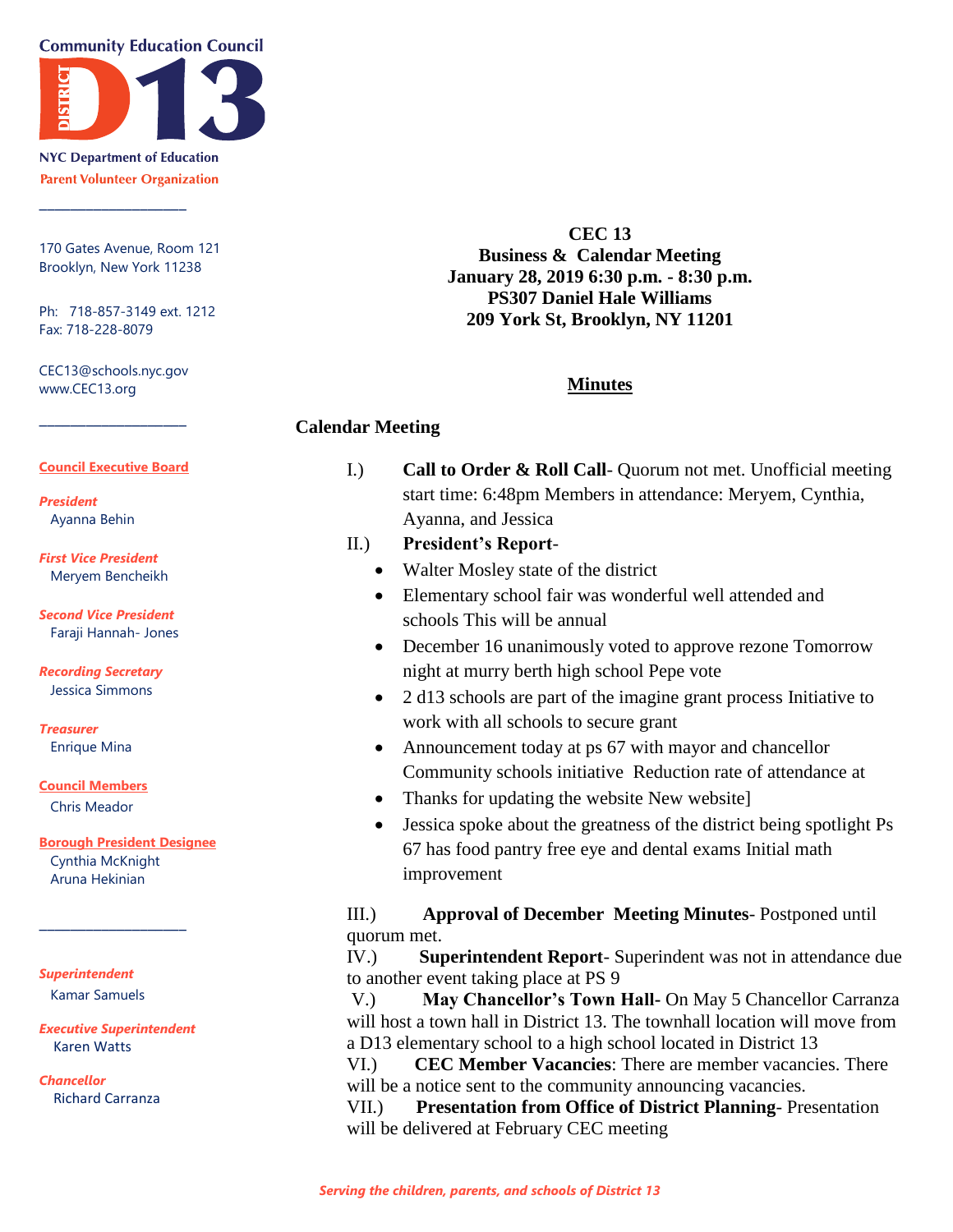VIII.) Public comment:

- Lorrie Ayers from the district office thanked CEC, CEC AA and presidents council for their work on the first elementary school fair.
- Ayanna thanked Lorrie for her assistance with the event's success.
- Parent from PS 133 Ed Hereaux commented to recruit people to assist him wth initiating a conversation between neighboring schools matching schools who are successful and who need help with fundraising. The combining of knowledge and resources could prove to be benefical to schools who need assistance with fundraising. Ayanna noted that the CEC can not fundraise and directed Mr. Hereaux to the President's Council which is comprised off all PTA presidents who can fundraise and would benefit from the proposed conversations. There is a process that exists that can be better streamlined by this idea. Mr. Hereaux shared that the goal of this idea is to build community based relationships and identifying best practices to connect resources.

VIIII.) Adjornment: Calendar meeting adjourned at 7:07pm

# Business Meeting

I.) Call to Order & Roll Call Unofficial start time 7:07pm

II.) Presenting Resolution in favor of PS9 G&T decision : The meeting took place tonight at PS 9. Council member Chris Meador, PS 9 school liaison is representing for the council. CEC is in support of that action resolution will be

III.) Review of Capital Plan Requests

- Explanation of what chapel requests are.
- Schools who made requests: Fort green prep, Ms 113, Pre k center. Ps 307 and PS 67 need requests to be resent
- One more email blast to get schools to make requests
- Will be sent out highlighting that this is a new plan
- Suggestion update list to include all schools even if the school is blank
- Deadline has been extended to February 4 for Capital Plan requests
- IV.) Liasion Groups/Teams:
	- Rethink the system and come up with a team who can go during the day and who can go to sit and pta meetings
	- Over email there will be a list to go out
	- Put all the schools back in the list together ask who is available
	- Aruna is available during the day
	- Ayanna is only available on Monday mornings
	- There will be teams no one will be alone
- V.) Imagine Schools Grant: schools effected by rezoning will receive support from cec to obtain grant District 15 I
	- Use liasion schools to do needs assessment
	- Discussion about Imagine schools, schools flipping and schools loosing title one funding
	- Needs assessment of all schools by septemeber and prioritize those schools we have already had a commitment to